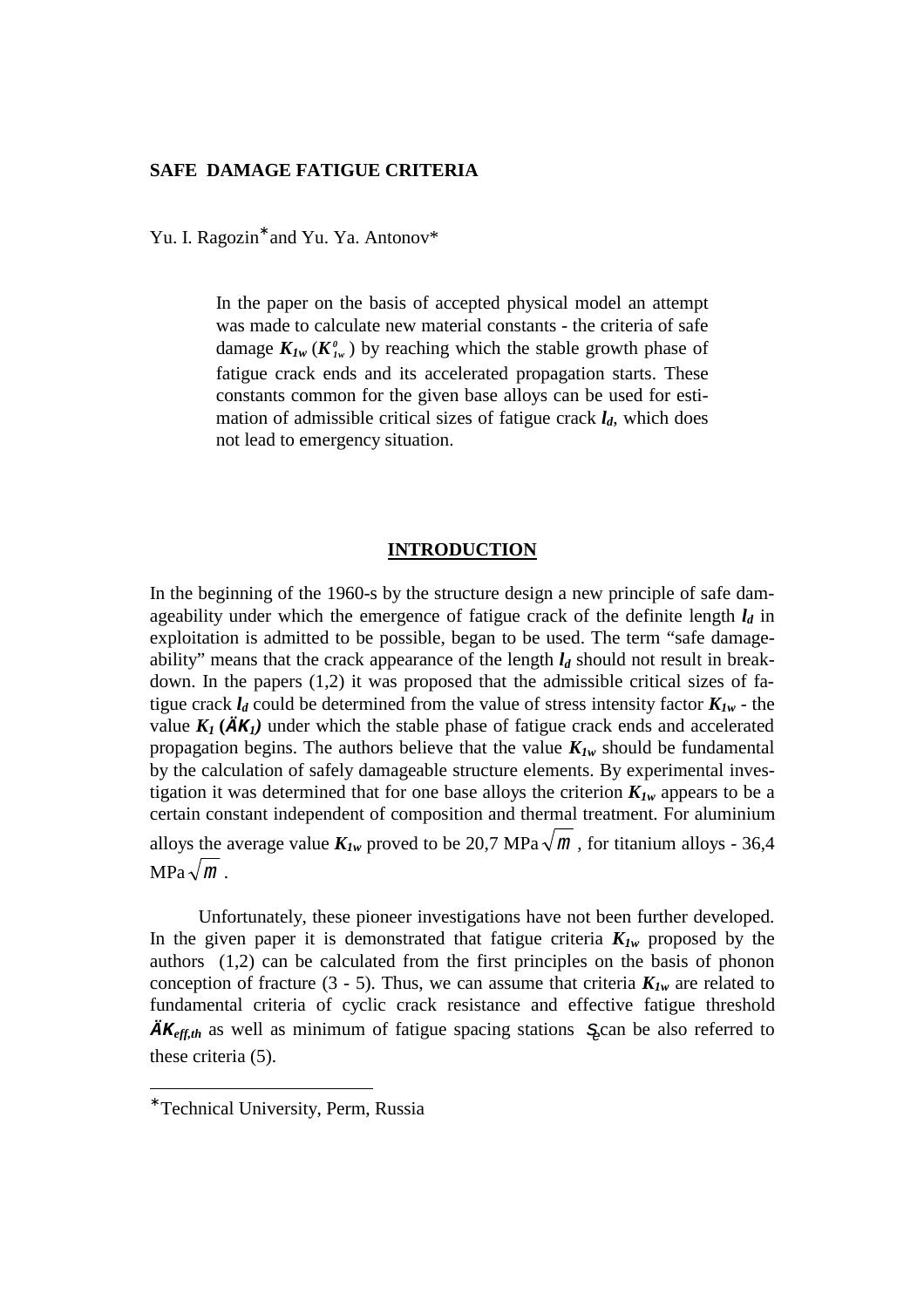#### **THEORETICAL BASIS**

Fracture phonon conception of metal materials has been developed by one of the authors on the basis of a decisive role of crystal lattice phonon subsystem in fracture. The presence of dislocation in crystals causes the appearance of specific imode vibrations in phonon spectrum the wavelength of which is defined by the effective width of dislocation cores in the corresponding directions of the lattice elastic waves propagation. A concept of threshold energy levels  $W_i = h v_i$  ( $v_i$  - vibration frequency of i-mode) which a lattice can absorb during loading until fracture has been introduced. Each metal (and alloys on its base) has its discrete spectrum of *Wi* - value, which is slightly affected by alloying and thermal treatment. However, the latters influence the position of principal threshold energy level  $W_i^k$  in discrete

spectrum corresponding to the principal threshold  $\vec{I}^k_i$ - mode of vibrations. It is by absorption of threshold energy  $W_i^k$ , that the final fracture of a specimen (a piece) occurs, though breakdown of atomic bonds in local volumes takes place by rendering all threshold levels  $W_i$ . The latter is of great importance by preparation of material for final fracture and can be employed by working out the criteria of safe damage. Thus, energy levels  $W_i$  specify the limiting local energy capacity and represent new constant values of materials. They were calculated by the molecular dynamics method for several commercially important metals with different types of crystal lattice. The knowledge of these new energy criteria permits one to solve a number of applied problems. In particular, using the known relation by Griffith - Orovan the discrete spectrum of all possible values of fracture toughness  $K_{Ic}$  for alloys on the given base can be calculated from the following formula (4):

$$
K_{Ic}^{(i)} = \sqrt{\frac{\theta_{i} \mathcal{S} L W_{i} E}{1 - \mu^{2}}},
$$
\n(1)

where  $L$  - constant having a length dimension and equal to  $10^{-3}$  m; E - modulus of elasticity:  $\tilde{\mathbf{\mu}}$  - the Poisson's ratio:  $i$  – ordinal number of the energy level. The final fracture of the specimen with a crack for each concrete alloy takes place at the following condition:

$$
K_{Ic}^{(k)} = \sqrt{\frac{\theta_0 8L W_i^k E}{1 - \mu^2}}
$$
 (2)

 In the 1970-s a phenomenon of electromagnetic radiation origin under plastic strain and fracture of solids was discovered (6). Later, a thorough study of this phenomenon revealed a series of new facts. In particular, it was shown (7) that as a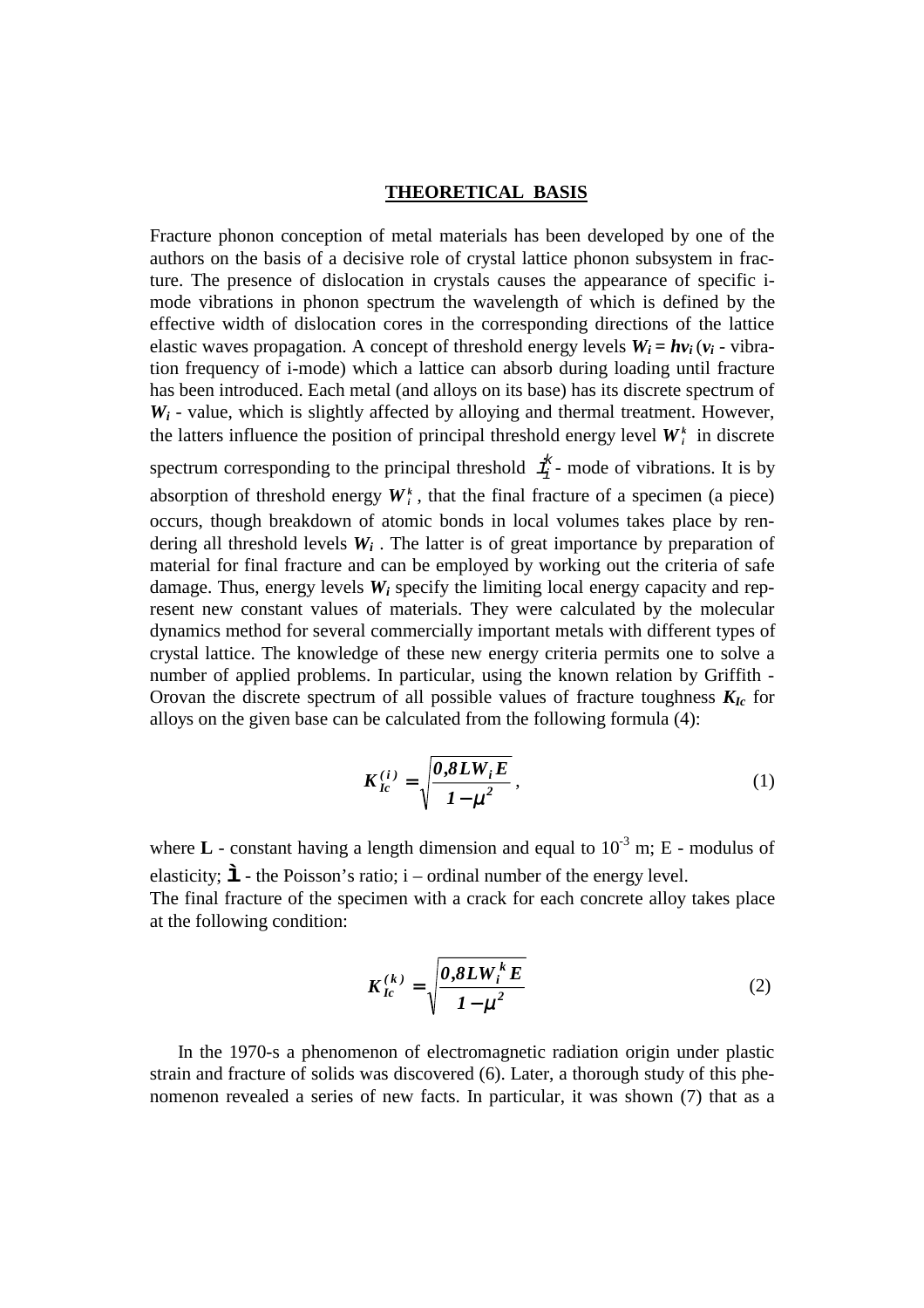result of interaction with dislocation structure and cracks an ultrasonic wave passing through a crystal stimulates electromagnetic radiation with the frequency of this wave and with that twice lower.

 In full conformity with the above observations it was assumed by the author (8), that when the originating hypersonic waves of frequency  $v_i$ (the waves are formed in crystals in accordance with phonon conception of fracture (3 -5) ) pass through dislocation structure and cracks electromagnetic radiation with the frequency of these waves and with the one twice lower  $(v_i^0 = v_i/2)$  is being stimulated. The arising electromagnetic oscillation will interact with the growing crack. Similar interaction will occur only in case when the length of the originating radiation wave  $\lambda_i$  is less than the crack size, otherwise, the waves will not "feel" the crack. Moreover, the crack may perceive the wave energy only in quantums.

 Thus, a formed crack when reaching a critical length being quite definite for each material begins to absorb energy from the surrounding electromagnetic field. This must result in a sharp increase of the crack growth rate. The arising additional crack-driving forces can be determined by the expressions:

$$
G_i = h v_i \times \lambda_i = hc \tag{3}
$$

and

$$
G_i^0 = \frac{h v_i}{2} \times \lambda_i = \frac{hc}{2},\qquad(4)
$$

where c - velocity of light. The appearance of the above forces is equivalent to the increase of the operating stresses intensity coefficients in local volumes by a magnitude respectively:

$$
K_{Ii} = \sqrt{\frac{G_i E}{1 - \mu^2}}
$$
 (5)

and 
$$
K_{Ii}^{\theta} = \sqrt{\frac{G_i^{\theta} E}{I - \mu^2}},
$$
 (6)

Numerical values of new constants under room temperature for some pure metals are given in Table 1. Since these constants are defined by fundamental material ones, the criteria presented in Table 1 will be also correct for alloys on the base of these metals.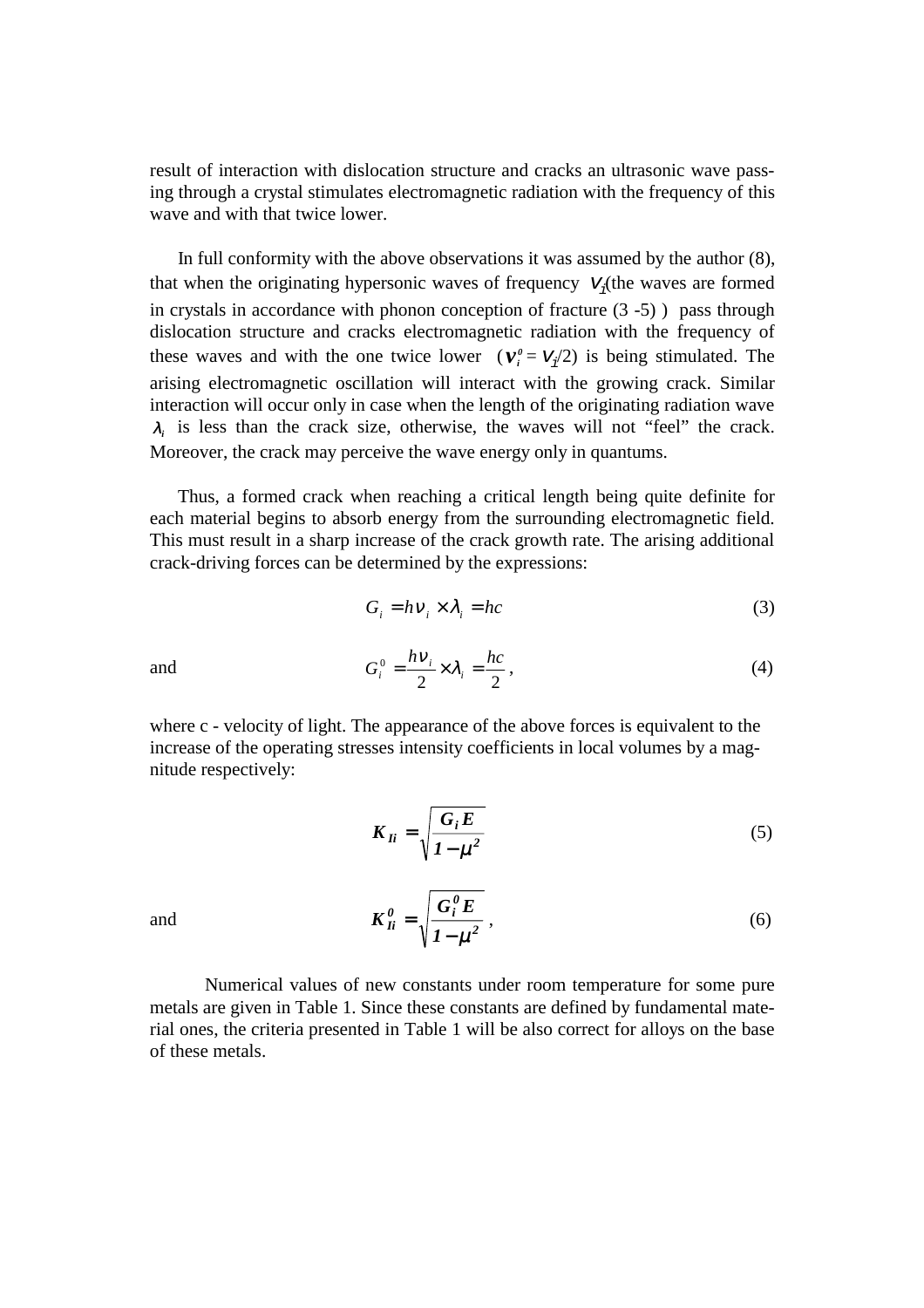| Metal          | $G_i$  | $G_i^{\theta}$ | $\bm E$ | ì    | $K_{Ii}$          | $\boldsymbol{K}_{Ii}^{\theta}$ |
|----------------|--------|----------------|---------|------|-------------------|--------------------------------|
|                | (kN/m) |                | (GPa)   |      | (MPa $\sqrt{m}$ ) |                                |
| Mg             | 8.56   | 4.28           | 42.2    | 0.33 | 20.1              | 14.2                           |
| Al             | 11.96  | 5.98           | 70.6    | 0.32 | 30.7              | 21.7                           |
| T <sub>i</sub> | 11.26  | 5.63           | 110     | 0.31 | 37.0              | 26.2                           |
| Fe             | 16.82  | 8.41           | 206     | 0.28 | 61.3              | 43.4                           |
| Ni             | 18.24  | 9.12           | 210     | 0.31 | 65.2              | 46.1                           |
| Cu             | 16.82  | 8.41           | 115     | 0.34 | 46.8              | 33.1                           |
| Mo             | 12.72  | 6.36           | 317     | 0.33 | 67.2              | 47.5                           |

**TABLE 1 - Several constant values of metals**

The notion of additional energy (forces) emergence in crystal local volumes makes it possible not only to explain the origin of accelerated propagation phase of fatigue crack, but also to predict the beginning of this phase. If for a safe damage criterion we take value  $K_{1w}$  by reaching which accelerated propagation of fatigue crack begins in accordance with the model being developed this criterion can be determined by the expression:

$$
K_{Iw} = \sqrt{\frac{G_{Ic}^{(1)} - G_i E}{1 - \mu^2}} = \sqrt{(K_{Ic}^{(1)})^2 - K_{Ii}^2}
$$
 (7)

and 
$$
K_{Iw}^0 = \sqrt{\frac{(G_{Ic}^{(1)} - G_i^0)E}{1 - \mu^2}} = \sqrt{(K_{Ic}^{(1)})^2 - (K_{Ii}^0)^2},
$$
 (8)

where  $G_k^{(1)}$  are critical values of crack-driving forces, corresponding to the first threshold energy level  $W_l$ . From this moment stress intensity factor achieves critical values  $(K_k^{(1)})$  in material local volumes and conditions for accelerated crack development are being created.

### **NUMERICAL RESULTS. EXPERIMENT AND DISCUSSION**

Table 2 illustrates numerical values of the above mentioned criteria. Obtaining of the value  $K_{1w}$  marks the end of the stable stage of fatigue crack growth and the beginning of its quick spreading. Precisely these values of  $K_{1w}$  are to be considered as criteria of the safe materials' damageability and should be taken as a basis for the calculation of critical values of the fatigue crack *ld*. It is important to emphasize that obtaining of the above mentioned critical stage corresponds to the beginning III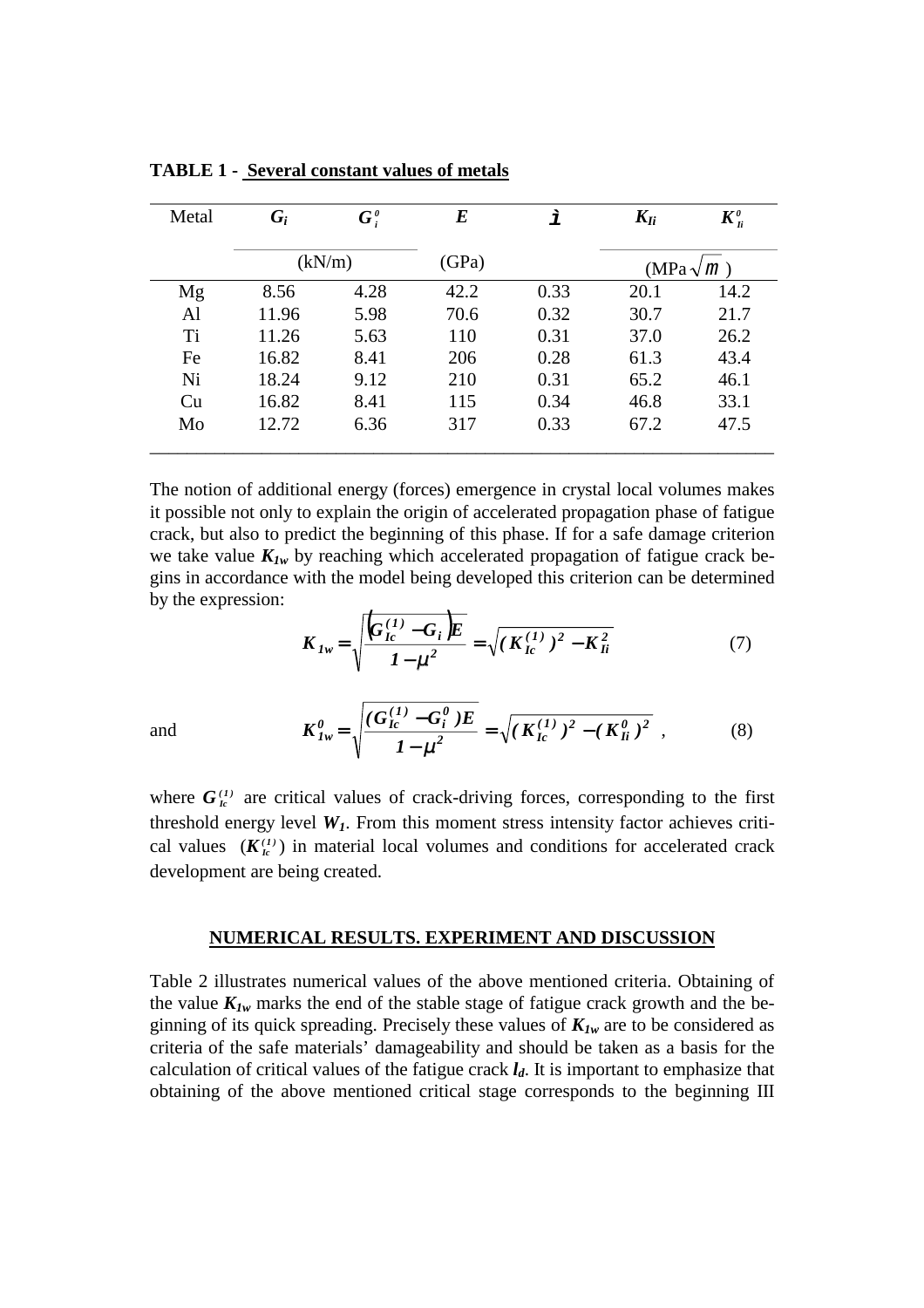stage of fatigue only for those alloys which have the lowest value of static toughness of fracture  $(K_{\mathbf{k}}^{(1)} = K_{\mathbf{k}}^{(k)}).$ 

| Criteria                                   | <b>Metal</b> |                |              |              |              |                 |              |  |  |
|--------------------------------------------|--------------|----------------|--------------|--------------|--------------|-----------------|--------------|--|--|
|                                            | Mg           | Al             | Ti           | Fe           | Ni           | Cu              | Mo           |  |  |
| $K_k^{(1)}$                                | 26.5         | 30.3           | 51.9         | 92.2         | 69.6         | 41.0            | 102.9        |  |  |
| $K_{Iw}$<br>$\boldsymbol{K}_{Iw}^{\theta}$ | 17.3<br>22.4 | $-4,9$<br>21.1 | 36.4<br>44.8 | 68.9<br>81.3 | 24.4<br>52.1 | $-22.6$<br>24.2 | 77.9<br>91.3 |  |  |

**TABLE 2 - Calculated values of the safe damage criteria (***MPa* $\sqrt{m}$ **)** 

 For such metals as Al and Cu (and also Ag, Pt, Pd and Cd according to the preliminary data [9]) the criterion  $K_{1w}$  is a negative value (Table 2). It means that the above materials have completely enough level of additional energy *Gi* required for the damage of local volumes  $(G_i > G_k^{(1)})$ . Therefore even occasionally appeared crack begins its intensive growth (such peculiarity is the main reason of absence of physical fatigue limit [9]). The growth of fatigue cracks in such materials should be characterized by continuously increasing acceleration. As a criterion of the safe damageability for them the criteria  $K^{\theta}_{I^w}$  should be taken. When obtaining the above criterion the inflection in the direction of the more intensive growth of the crack will be observed on the acceleration curve.

 Figure 1 illustrates the results of experimental research on determination of the safe damageability criteria in aluminium and titanium alloys. According to the presented data it can be seen that the processes of the fatigue cracks growth in these groups of materials are significantly different. If titanium alloys have the stable stage of fatigue crack growth, then the same process in aluminium alloys is characterized by constantly increasing acceleration in the whole investigated interval of the values  $K_{max}$ . For titanium alloys the corner point on the acceleration curve of the moving crack is very close to the calculated value  $K_{I_w}$ , and for aluminium alloys it is very close to the value  $K^{\theta}_{1w}$  (Table 2).

 Static toughness of fracture of aluminium alloy AD – 33T1 corresponds to the lowest possible level  $(K_{i\epsilon}^{(1)} = K_{i\epsilon}^{(k)})$ . In accordance with the above analysis for the given alloy the obtaining of the criterion  $K^{\theta}_{1w}$  marks also the passage to the III fatigue stage. It may be seen in the Figure 1a that acceleration of the moving crack in this case increases more significantly than in the rest investigated alloys, having the higher level of static fracture toughness.